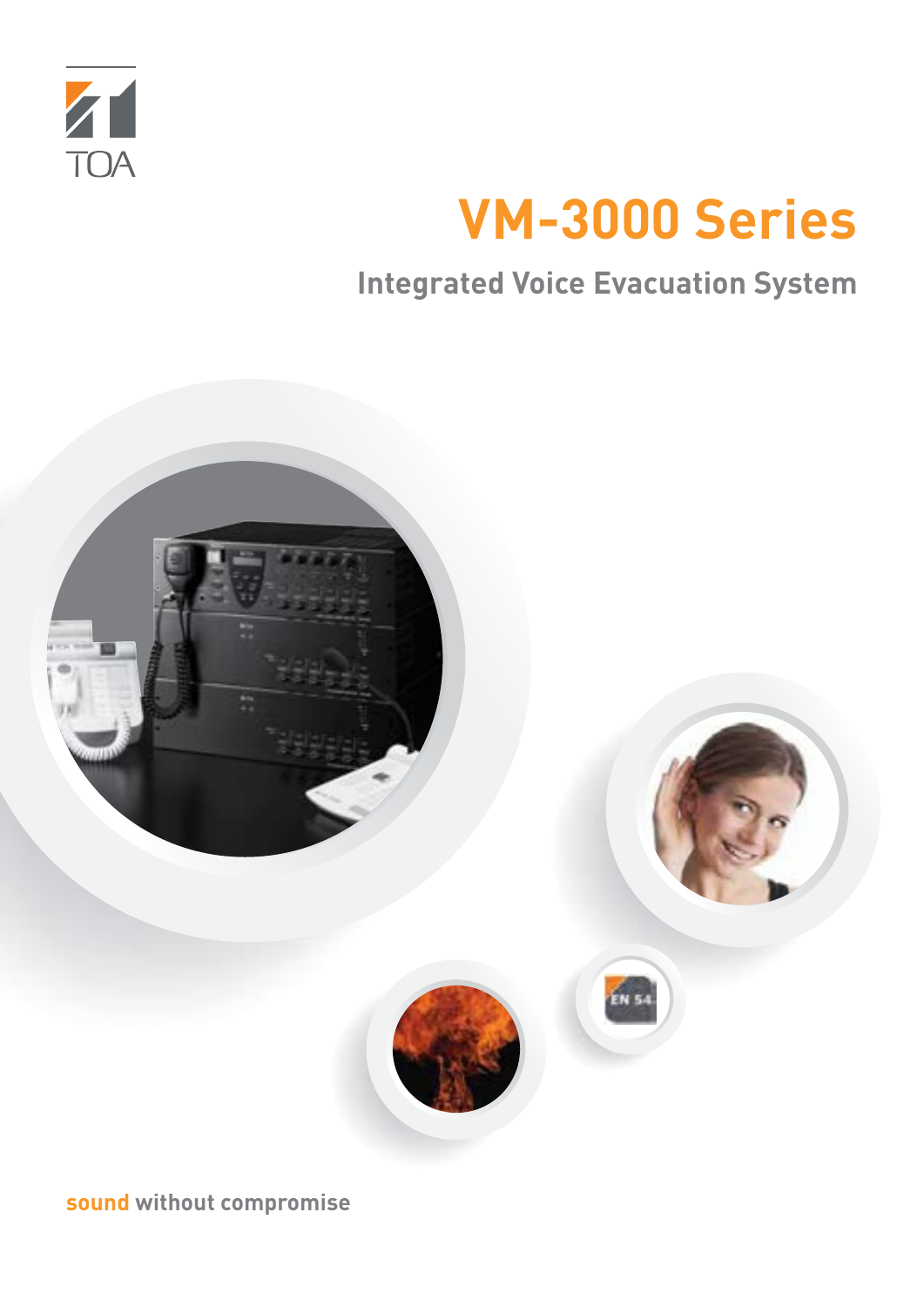### **SECURITY WITH CONVICTION AT A GLANCE**

Continuously TOA brings the knowledge gained from years of experience in the development and production of sound and security systems, which is reflected in the high reliability of many installations worldwide.

The VM-3000 series is a cost-effective integrated public address and voice alarm system engineered with powerful digital signal processor (DSP). It is designed to fulfil the EN 54 European regulation for voice alarm as well as the UL 2572 and CAN/ULC-S576 certification, which complies with new NFPA 72 code governing Mass Notification Systems. So the VM-3000 series not only ensures voice alarm in an emergency but also high quality audio broadcasting.

The compact design enables the system to fit best in various small to medium sized applications such as schools, shopping centres or restaurants.

- Cost-effective integrated public address and voice evacuation system
- Easy installation and compact design
- EN 54 certified, UL 2572 and CAN/ULC-S576 listed
- Intuitive and userfriendly configuration through dedicated PC-Software
- Easy integration into existing building management systems
- Convenient remote maintenance saves time, effort and costs



### **SYSTEM FEATURES**

- $\geq 6 60$  assignable speaker zones
- $\geq$  240 3,600 watt, integrated system management amplifier
- $\geq 4 13$  MIC/LINE audio inputs (volume setting for each audio output)
- $\geq 8$  remote microphones max. (4x general + 4x emergency; EN 54: max. 2x emergency or 4x general + 1x emergency)
- ▶ 2 selectable BGM audio inputs
- ▶ 8 priority levels
- ▶ 1,000 system events can be logged
- ▶ 6 high quality electronic voice messages
- > LCD display of current status and configuration settings
- > Built-in emergency microphone
- ▶ Simultaneous broadcast of 2 emergency messages (alert and evacuation)
- ▶ Remote maintenance via LAN
- > Continuous speaker line monitoring without interruption of BGM or paging announcements (no external amplifier required)
- Modbus protocol ready
- Complete fault detection and indication



#### EN 54-16 certified Certificate No: 1438-CPD-0180

## **COMPACT & RELIABLE**

| <b>Maximum System Capacity</b> |          |
|--------------------------------|----------|
| <b>Output Power</b>            | 3.600W   |
| <b>Speaker Zones</b>           | 60 zones |
| Remote Mic connection          | 8 units  |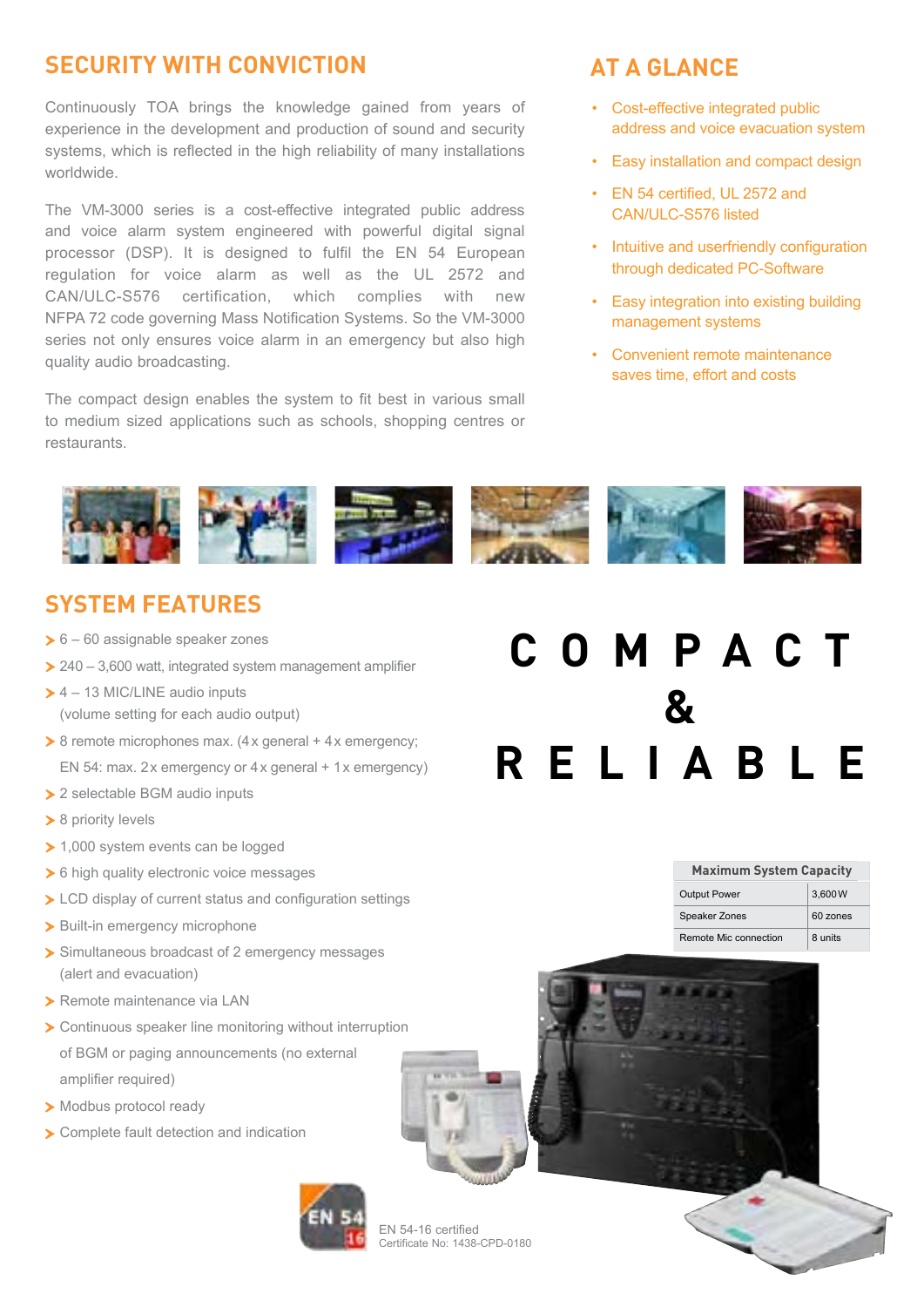### **NORM COMPLIANT & SECURE**



#### **SYSTEM MANAGEMENT AMPLIFIER VM-3240VA / VM-3360VA**

- $\blacktriangleright$  1 unit per system
- ▶ 2 models available: 240 W or 360 W power output
- ▶ 6 recorded general announcements and 2 recorded emergency announcements
- $\geq 8$  remote microphones max. (up to 4 emergency remote microphones)
- 6 zones selectable from the front panel
- > Built-in high quality electronic voice message



#### **EXTENSION AMPLIFIER**

**VM-3240E / VM-3360E**

- System management amplifier can be expanded by connecting up to 9 extension amplifiers
- ▶ 2 models available: 240 W or 360 W
- ▶ 6 speaker line outputs
- ▶ 8 control inputs and 8 control outputs for general purpose
- ▶ 6 control inputs for emergency purpose and 3 control outputs for status information
- ▶ Connection to system management amplifier via VM Link



|        | ٠                                                           | m<br>m<br>٠                                                         | <b>STATE</b>                |        |  |
|--------|-------------------------------------------------------------|---------------------------------------------------------------------|-----------------------------|--------|--|
| ٠<br>٠ |                                                             | <b>COLOR</b><br><b>TELES</b><br>- 3<br><b>STATE</b><br><b>THEFT</b> | <b>TELEVISION</b><br>٠<br>m | ٠<br>m |  |
|        | <b>STATISTICS</b><br><b>STATISTICS</b><br><b>TELEVISION</b> | <b>Windows</b><br>m<br>m                                            |                             | ō<br>Ì |  |
| I<br>× | <b>TELEVISION</b>                                           | <b>Bigger</b><br>n C<br>ı<br>. .                                    |                             | 1111   |  |

#### **EMERGENCY REMOTE MICROPHONE**

#### **RM-300MF / RM-320F**

- Exclusively for broadcasts made by firemen in emergency situations
- **For activation of emergency mode, start and stop** automatic broadcasts of emergency announcements, reset emergency signals and live microphone announcements
- ▶ CPU-switch for emergency broadcast to all zones even in case of a CPU error
- ▶ Up to 3 RM-320F extension units can be connected to the emergency microphone
- > 20 function buttons per extension unit
- System software allows assigning of functions to the individual keys





#### **REMOTE MICROPHONE RM-200M / RM-210**

- > 11 function keys, 10 freely assignable
- ▶ Zone, group and all-call paging, and activating pre-recorded messages
- Extraordinary clarity and freedom from distortion by built-in compression circuit
- ▶ Up to 4 RM-200M per system management amplifier
- > Up to 800 m total cable length
- **> RM-210: Extension unit with 10 keys with similar** functions as the remote microphone